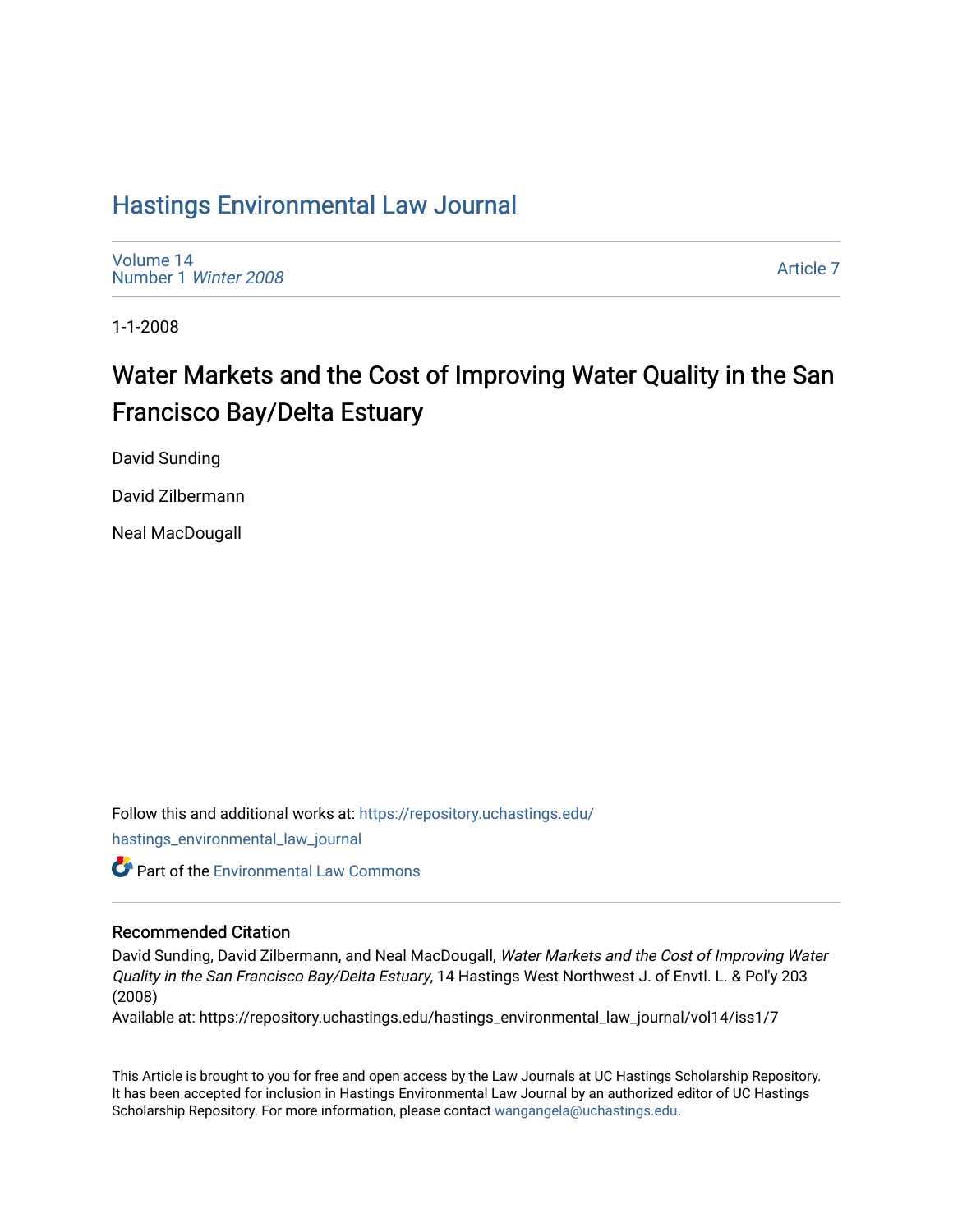## **Water Markets and the Cost of Improving Water Quality in the San Francisco Bay/Delta Estuary**

*David Sunding, David Zilbermann, and Neal MacDougall\** 

## **I. INTRODUCTION**

There is a growing awareness of the economic dislocation caused by policies to stabilize and improve water quality. A notable and timely example of such regulation is the restoration of anadromous fisheries and the protection of endangered species by enhancing fresh water flows into the San Francisco Bay/Delta estuary, which will ultimately be accomplished by reducing surface water diversions to California farmers. This Article presents a method for measuring the short-term economic impacts of reducing agricultural water supplies under different water trading scenarios and applies the method to the problem of Bay/Delta water quality regulation. The economic analysis shows that water trading within agriculture can dramatically reduce the economic impacts of improving Bay/Delta water quality.

## **II. WATER QUALITY REGULATIONS IN THE SAN FRANCISCO BAY/DELTA ESTUARY**

The San Francisco Bay/Sacramento-San Joaquin Delta estuary (hereinafter "Bay/Delta") is the largest and most productive estuary on the Pacific Coast. Its watershed drains 40 percent of California's land area, supports over 120 fish species, and includes the largest brackish marsh in the western United States. In the last two decades, however, the fish and wildlife resources in the Bay/Delta watershed have declined to record low levels.<sup>1</sup> Biologists believe that most of the decline has been caused by

<sup>\*</sup>David Sunding, David Zilbermann, and Neal MacDougall are Visiting Assistant Professor, Professor, and Graduate Student, respectively, in the Department of Agricultural and Resource Economics at the University of California at Berkeley. This research was supported by a Cooperative Agreement with the United States Environmental Protection Agency for its review of the Bay/Delta water quality plan described in the text. The authors acknowledge helpful conversations with Richard Howitt, Michael Hanemann, Ariel Dinar, Patrick Wright and Palma Risler, and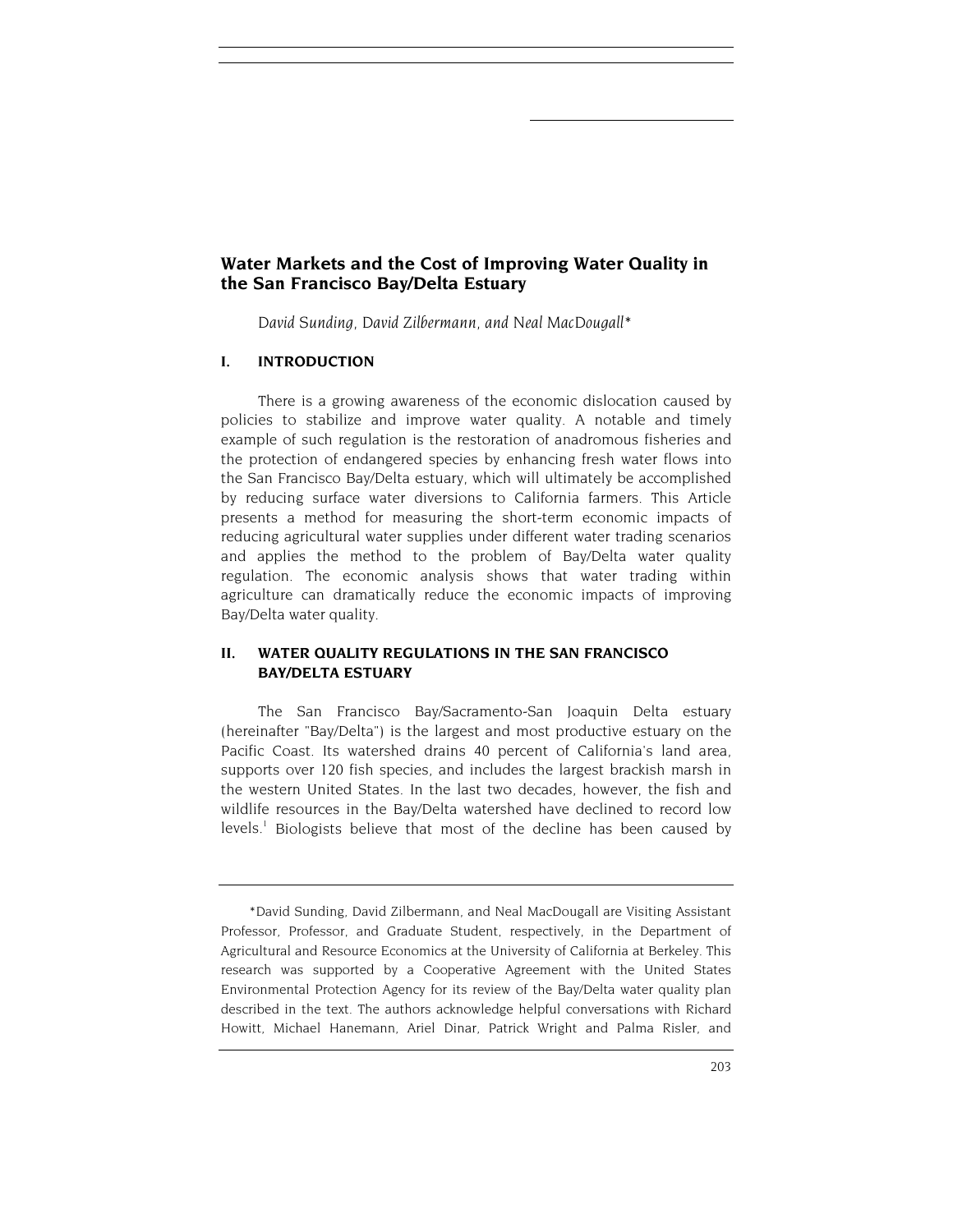increased exports of water from the Delta to cities and farms.<sup>2</sup> As evidence of this decline, two aquatic species are currently listed under the Endangered Species Act (hereinafter "ESA")—winter run salmon and delta smelt—and two other species are candidate for protection.

Two federal environmental agencies have statutory responsibilities to protect the Bay/Delta watershed: the Environmental Protection Agency under the Clean Water Act, $3$  and the Department of the Interior under the ESA, the Fish and Wildlife Coordination Act, and the recently enacted Central Valley Project Improvement Act (hereinafter "CVPIA").<sup>4</sup> All of these laws, either directly or indirectly, will result in an increased quantity of water allocated to the estuary to improve water quality.

This Article assesses the economic impacts of reducing surface water diversions to improve water quality in the Bay/Delta estuary. Since agriculture uses 80 percent of the state's water supply and urban demands are increasing, the water needed to meet federal water quality requirements is likely to be reallocated from agricultural users. A key finding of this Article is that the impacts of water quality requirements depend to a large extent on how the burden for meeting the requirements is allocated among existing users. *How* cuts are spread among users is as important as *how much* water is taken for the environment.

Water trading can reduce the adverse impacts of environmental quality regulations if there are multiple users whose supplies can be cut and if there is a disparity in the productivity of water used in agriculture. This Article begins with an overview of agricultural water use in California, and demonstrates the large disparity in agricultural water productivity. We demonstrate that the least productive 50% of water used by the State's growers produces only 15% of total farm sales. There is thus ample reason to believe that water trading can significantly reduce the economic impact of

2. P. Moyle & R. Yoshiyama, *Fishes, Aquatic Diversity Management Areas, and Endangered Species: A plan to Protect California's Native Aquatic Biota,* California Policy Seminar, University of California at Berkeley, (1992); P. Williams, *Discussion of Trends in Freshwater Inflow to San Francisco Bay from the Sacrament-San Joaquin Delta*, 27 WATER RESOURCES BULLETIN, Apr. 1991, at 325; M. Rozengurt et al., *The Role of Water Diversions in*  the Decline of Fisheries of the Delta-San Francisco Bay and Other Estuaries (1987) (Technical Report No. 87-8, Tiburon Center for Environmental Studies, San Francisco State University).

- 3. 33 U.S.C. §§ 1251-1387 (West 1994).
- 4. Pub. L. No. 102-575, 106 Stat. 4706 (1992).

participants in seminars at UC Santa Barbara, the Water Resource Association, and the University of California Conference on Regional Water Constraints.

<sup>1.</sup> J. Callahan et al., *The San Francisco Bay/Delta Striped Bass Fishery: Anatomy of a Decline* (1989) (Working Paper No. 499, California Agricultural Experiment Station, Giannini Foundation of Agricultural Economics).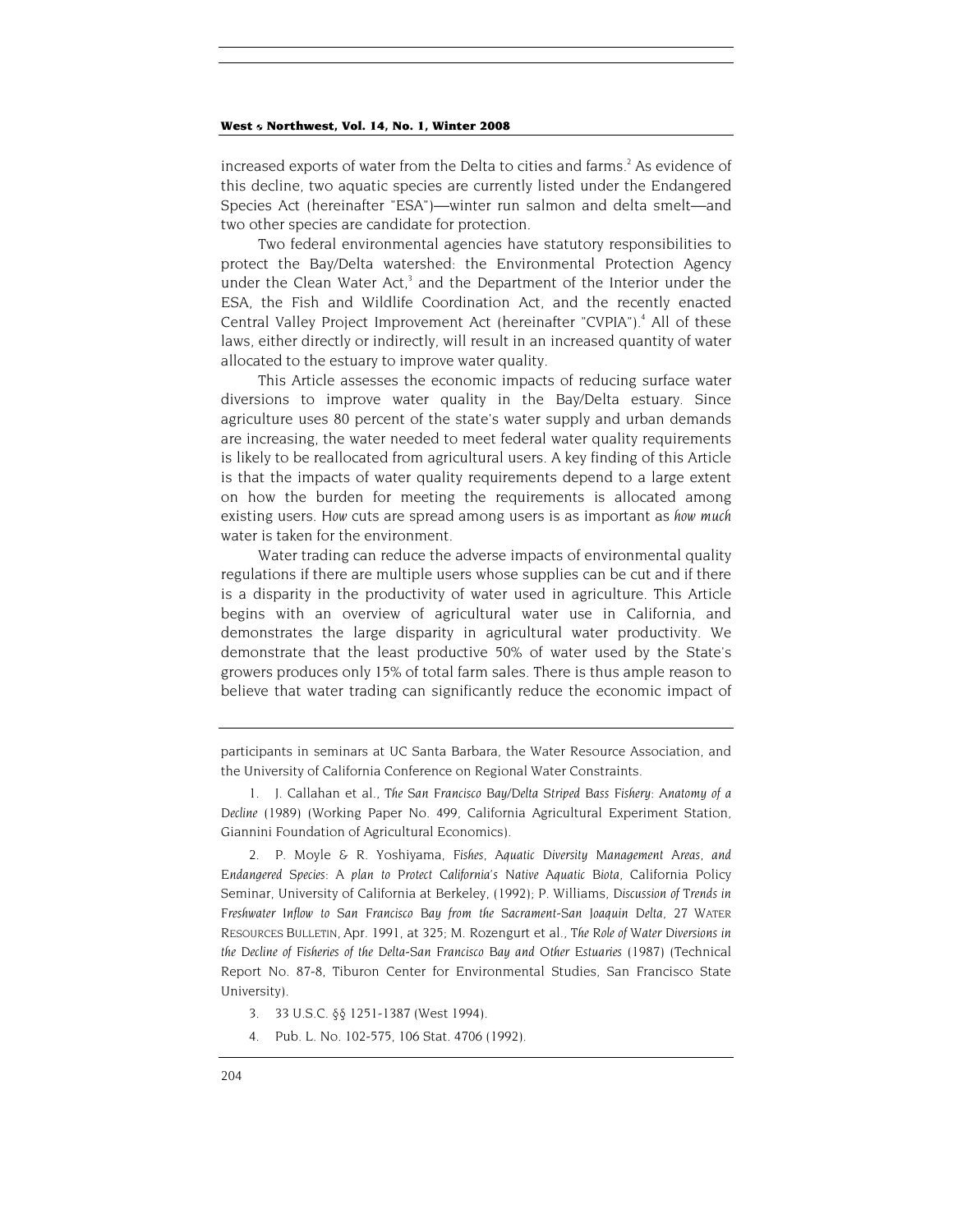reallocating water from agriculture by ensuring that only the least productive growers cease production.

The Article next introduces a short-run impact model for measuring the reduction in economic activity caused by a cut in surface water supplies to California agriculture. The model is based on the notion of asset fixity and envisions that growers will respond to changes in water supply conditions by altering their land allocation. This observation is supported by the behavior of California growers during the recent, severe drought of 1987- 1992<sup>5</sup>

The impact model is used to measure the change in State farm sales in several different water supply reduction scenarios. First, the model was run for cuts in surface water supplies of up to 2.5 million acre feet (hereinafter "MAF") annually, focusing on reductions between 0.8 and 1.3 MAF. Second, the model was run under two water trading environments: one in which CVP contractors receive proportional cuts in their supplies and cannot trade, and a scenario in which contractors can trade among themselves to make up for lost supplies or sell their remaining supplies. The central conclusion of this Article is that allowing water trading among growers can dramatically reduce the adverse economic impacts of improving Bay/Delta water quality. By maintaining an economically healthy agricultural sector while improving habitat in the important Bay/Delta estuary, water trading can help ensure the coexistence of agriculture and the natural environment.

#### **III. CURRENT WATER APPLICATION PATTERNS**

Water availability, amongst other reasons, has enabled California to become the largest agricultural producer in the nation, accounting for eleven percent of production by volume and thirteen percent by value. Value is proportionately larger than volume since California growers produce large amounts of high-value specialty crops and fresh produce. The soil in California is particularly well suited to high-value crops, and the warm climate enables longer growing seasons. The availability of irrigation water is necessary to fully utilize California's rich soil and advantageous growing environment. This becomes apparent in view of the fact that only two percent of total crop acreage in the grain belt—Iowa, Illinois, Kansas, Nebraska, and Missouri—is irrigated compared to twenty-six percent of agricultural land in California.

Despite the relative scarcity of water in California, growers in the state continue to produce a number of crops that have a relatively low value per unit of water applied. Field crops such as rice and alfalfa require relatively large amounts of water, while higher-value crops such as lettuce, tomatoes,

<sup>5.</sup> D. ZILBERMANN ET AL., HOW CALIFORNIA RESPONDED TO THE DROUGHT (1992).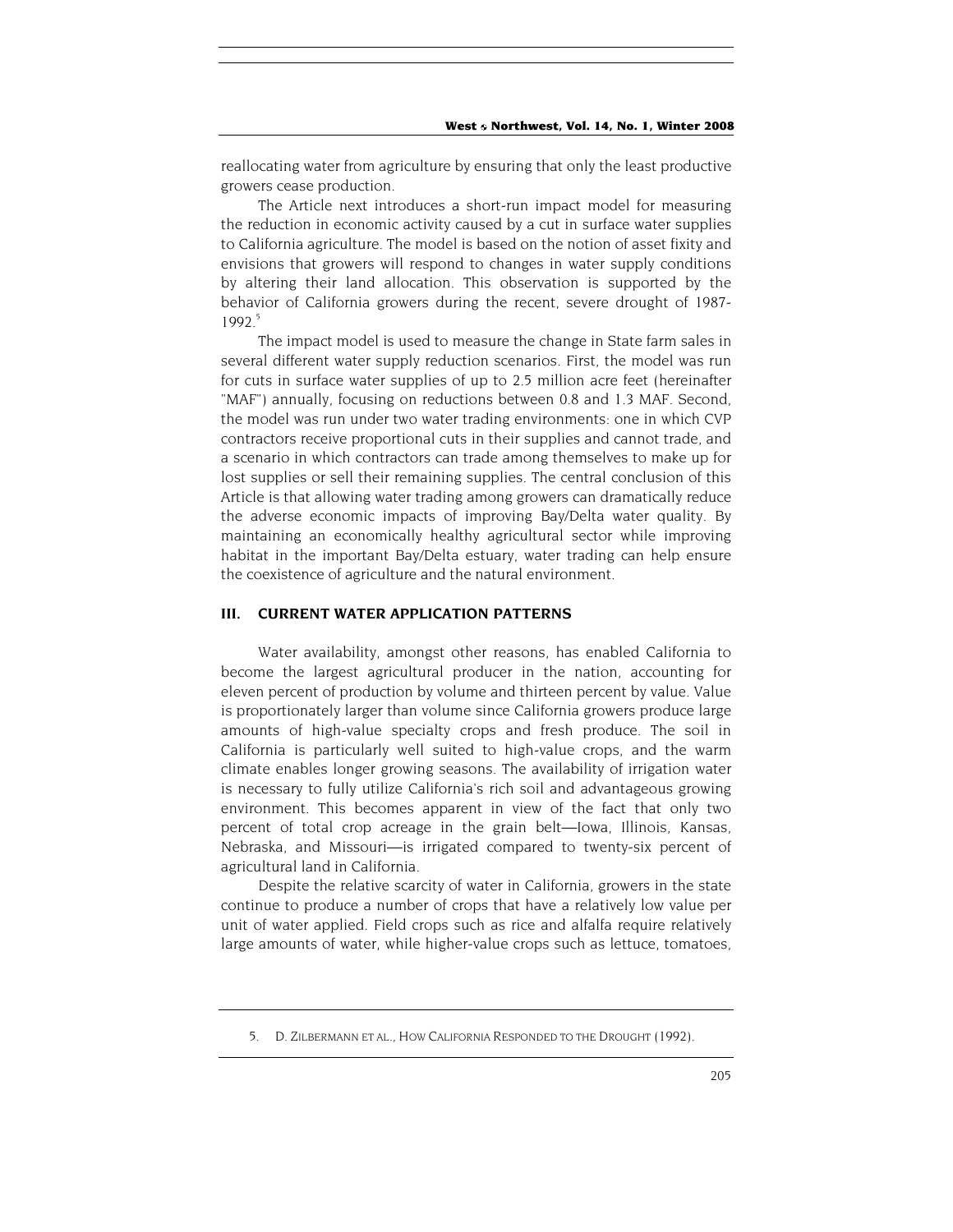grapes, citrus, broccoli and carrots have irrigation depth requirements ranging from one to over four acre feet per acre.



It is important to quantify the disparity between the water requirements of the various crops and their relative contribution to agricultural value. Figure 1 shows all crops in ascending order based on value per acre foot of water used in their production. The horizontal axis shows cumulative contribution to total agricultural water use and the vertical axis gives total contribution to total annual State agricultural value.<sup>6</sup> If water were equally productive in all crops and regions, then the use-value relationship depicted in Figure 1 would be the 45 degree line. For example, 50% of the water used by farmers would produce 50% of crop sales. Figure 1

<sup>6.</sup> Irrigation depth data: A. Dinar et al., *Modeling Regional Irrigation Decisions and Drainage Pollution Control, in* NATURAL RESOURCE MODELING 191-212 (1991); STATE OF CALIFORNIA DEPARTMENT OF WATER RESOURCES, BULLETIN 160-93: CALIFORNIA WATER PLAN UPDATE (1993). Crop value data: D. ZILBERMANN ET AL., ECONOMIC IMPACTS OF WATER QUALITY REGULATION IN THE SAN FRANCISCO BAY/DELTA ESTUARY (1992).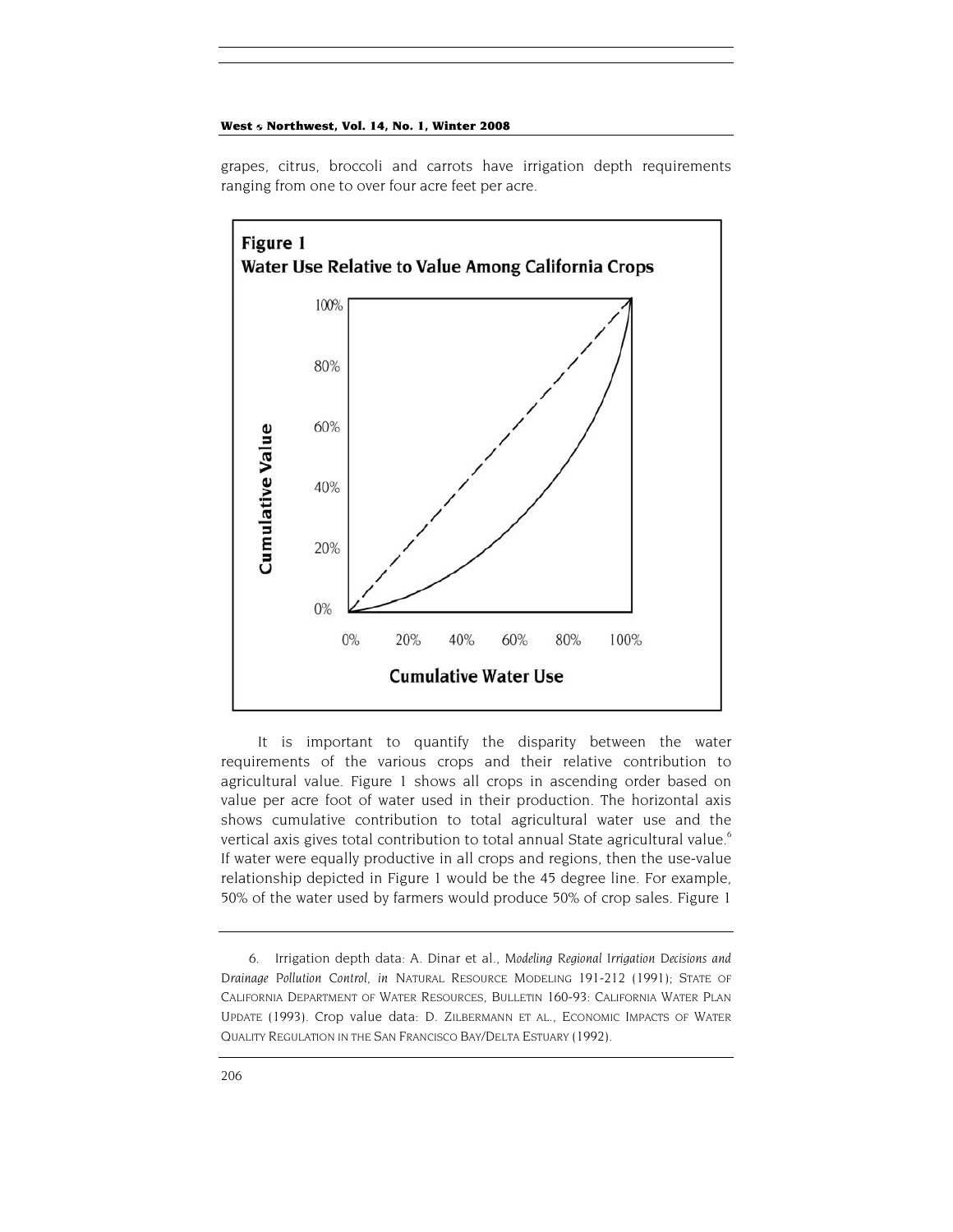suggests, however, that a number of crops in California use copious amounts of water while contributing relatively little to the State's economy. Indeed, Figure 1 shows that the least productive 50% of the water used in California agriculture produces just fifteen percent of annual farm revenues.

This disparity in agricultural water productivity across crops and regions implies that policy makers should use discretion in implementing policies that reallocate water from agriculture to the environment. If water is taken from high-value uses with no possibility of private exchange to replace lost supplies, then the cost of improving water quality may be needlessly large. We now turn to a description of an economic impact model of California water policy that measures the economic loss from Bay/Delta water quality standards in different trading environments.

#### **IV. IMPACT MODEL**

#### **A. Modeling Agricultural Production and Water Use**

This section describes a method for measuring the short-term economic impacts of water policy changes known as the "rationing" model. The discussion in this Article is mostly informal.<sup>7</sup> The model's name derives from its central feature: growers respond to changes in water allocations by fallowing land otherwise devoted to production of the lowest-value crops. This approach reflects the fact that growers have a large degree of flexibility when they make long-term decisions regarding irrigation technology and cropping patterns, but have only limited flexibility in the short-run.

The rationing analysis is motivated by the large degree of heterogeneity in California agriculture demonstrated earlier. The Central Valley consists of many production environments that vary in terms of weather, land quality, water availability, and marketing conditions. Existing crop allocation patterns have evolved over time to maximize the overall benefits from agricultural production. At each location, farmers have invested substantial resources in infrastructure, including equipment for harvesting, packing, and irrigation systems. As a result, crop mix choices are predetermined in the short-run and are appropriate for individual locations. Reductions in water supply that change the preconditions for a successful crop mix are likely to be met with the only response available to growers they will cease production of certain crops by allocating the requisite water to other uses.

<sup>7</sup>*. See* D. SUNDING ET AL., THE COSTS OF REALLOCATED WATER FROM AGRICULTURE (1994).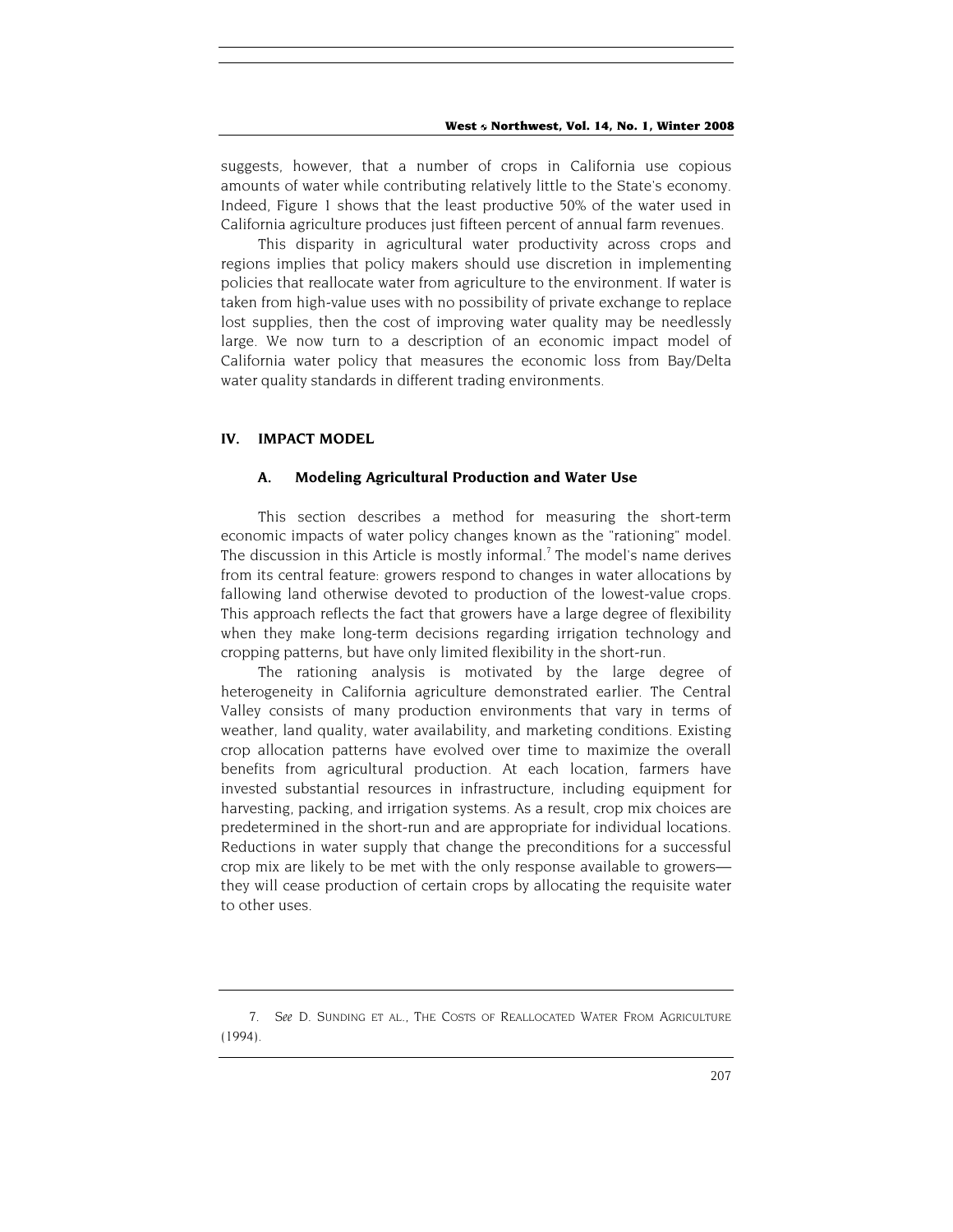In this respect, the rationing model is an example of the "putty-clay" approach to production economics pioneered by Houthakker and Johansen.<sup>8</sup> The approach has been refined and applied to agricultural settings by Hochman and Zilberman.<sup>9</sup> Putty-clay models treat consumption decisions as predetermined in the short-run by previous consumption technology choices. For example, the water consumption of urban households is determined by the type of toilet and shower head used, the type of landscaping installed, and other factors that are generally variable only in the long-run. The notion that irrigation technology choice is conditioned by soil quality and availability of groundwater has been well established.<sup>10</sup>

Another factor motivating the rationing approach is that there is evidence that there is a proportional relationship between applied water and crop output per acre within a given irrigation technology, at least below a certain level of applied water (the "crop water requirement"). Water application above the water requirement yields no additional output.<sup>11</sup> This finding implies that farmers' short-run response to cuts in their surface water supplies is to either irrigate a field wit the quantity of water required for maximum yield or not irrigate it at all.

One additional response available to growers that may be implemented even in the short-run is to increase groundwater pumping. The rationing model is, however, built on the assumption that growers keep their level of groundwater pumping fixed. Two basic facts underlie this assumption. First, growers may have pumping constraints determined by existing well capacity that prohibit large increases in pumping volume in the short term. This capacity constraint exists most notably in the southern and western San Joaquin Valley where the majority of groundwater pumping occurs. Second, allowing growers to substitute groundwater for surface water artificially reduces economic impacts in the short run. There are, of course, potentially large long-run economic costs resulting from

<sup>8.</sup> H. Houthakker, *The Pareto Distribution and the Cobb-Douglas Production Function in Activity Analysis*, in REVIEW OF ECONOMIC STUDIES 27-31 (1956); L. JOHANSEN, PRODUCTION FUNCTIONS: AN INTEGRATION OF MICRO AND MACRO. SHORT-RUN AND LONG-RUN ASPECTS (1972).

<sup>9.</sup> E. Hochman, & D. Zilbermann, *Examination of Environmental Polices Using Production and Pollution Microparameter Distributions,* in ECONOMETRICA (1978).

<sup>10.</sup> M. Casewell & D. Zilbermann, *The Effects of Well Depth and Land Quality on the Choice or Irrigation Technology*, AMERICAN JOURNAL OF AGRICULTURAL ECONOMICS (1986); M. Casewell & D. Zilbermann, *The Choices of Irrigation Technologies in California,* 67(2) AMERICAN JOURNAL OF AGRICULTURAL ECONOMICS 224-234 (1985).

<sup>11.</sup> J. Letey et al., *A Crop-Water Production Function Model for Saline Irrigation Waters*, in SOIL SCIENCE OF AMERICAN JOURNAL 1005-1009 (1985); J. Letey & A. Dinar, *Simulated Crop-Water Production Functions for Several Crops when Irrigated with Saline Waters*, *in* HILGARDIA 1-31 (1986).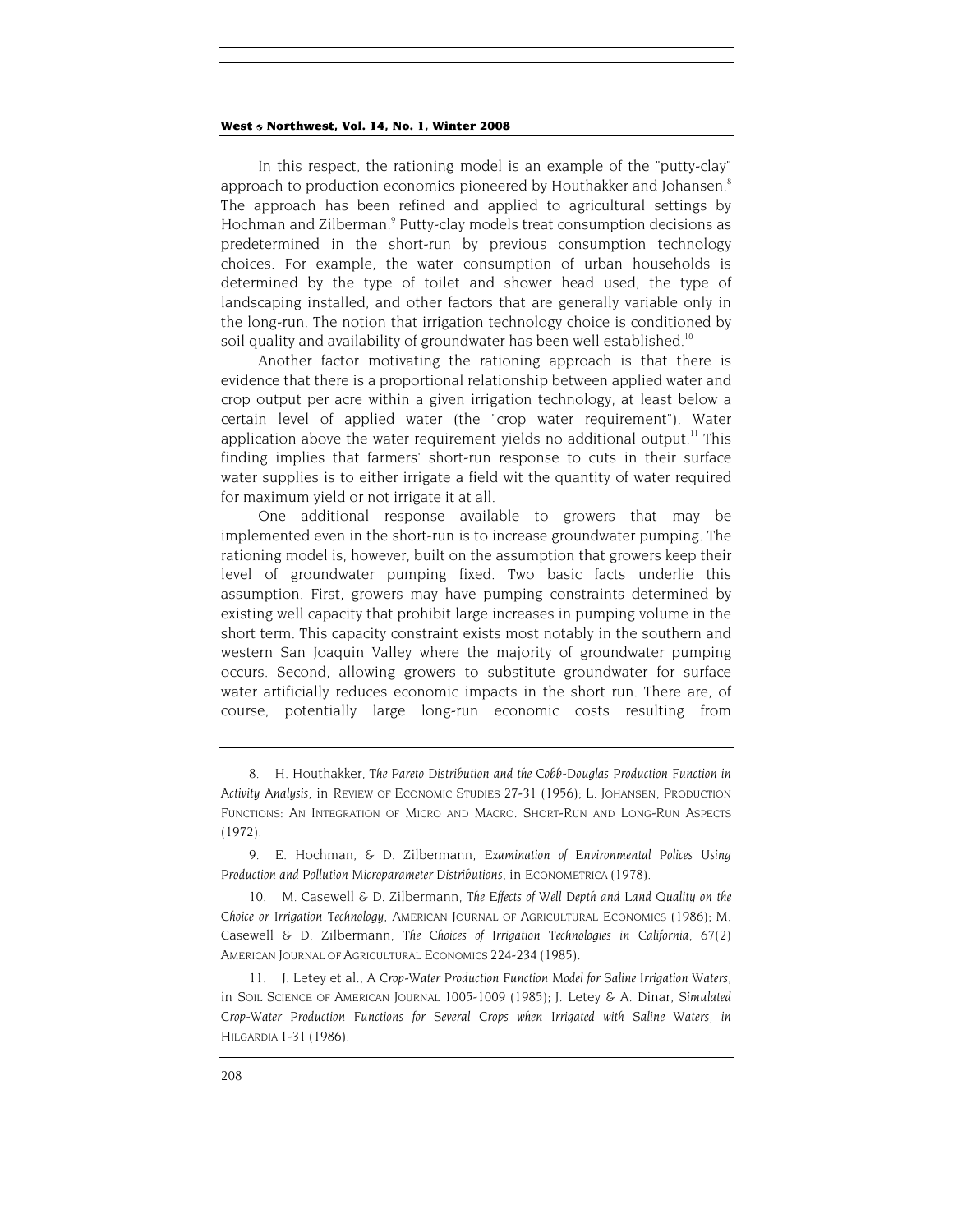groundwater overdraft, including increasing pumping costs and possible subsidence. Numerous economic studies have shown that groundwater mining essentially trades current gains for future losses. Average profits over the long-run with and without groundwater mining are nearly equal.<sup>12</sup> The rationing model, as configured for this study, constrains growers increasing their rate of groundwater withdrawal.

In summary, the rationing model has a number of desirable properties. The rationing approach accurately captures growers' short-run response to changes in water supply policy by emphasizing land allocation. The model is also consistent with the best scientific information on the crop-water relationship. Perhaps most important, the rationing model can be explained easily to policymaker not formally trained in economics.

#### **B. Modeling Water Trading and Reallocation Scenarios**

The rationing model can be configured to consider various trading and reallocation scenarios. The basic unit of analysis is comprised of 86 individual water districts receiving water from the Central Valley Project (hereinafter "CVP"), and the model considers production of 34 crops including vegetables, field crops, and perennials. The rationing model is thus one of the most detailed representations of California water policy impacts.

The numerous individual water districts are grouped into five contiguous regions with similar growing conditions: Delta-Mendota Canal, Friant-Kern Canal, San Joaquin and Mendota Pool, San Luis/Cross Valley Canal and Tehama-Colusa. In reality and in the model, water is traded within each of the five regions. Water is thus allocated efficiently *within* each of these regions but not necessarily *among* regions.

California's water conveyance system is imperfect, resulting in serious physical constraints to interregional trading. For example, it is difficult for a grower on the Friant-Kern system to trade his CVP allotment with a grower on the Delta-Mendota Canal since the water would have to be conveyed through the Delta. Further, pumping constraints at the Delta motivated by endangered species concerns may make it difficult for a grower in the Tehama-Colusa region of the Sacramento Valley to trade with a grower in the San Luis/Cross-Valley Canal region south of the Delta.

The rationing model is employed to measure the costs of improving Bay/Delta water quality in two alternative water trading scenarios: *proportional*  and *efficient* reallocations of water from CVP contractors to the environment. Proportional implementation occurs when supply reductions are allocated

<sup>12.</sup> M. Gisser, *Groundwater: Focusing on the Real Issue*, *in* JOURNAL OF POLITICAL ECONOMY 1001-1027 (1983); O. Burt, *The Economics of Conjunctive Use of Ground and Surface Water*, *in* HILGARDIA 31-111 (1964).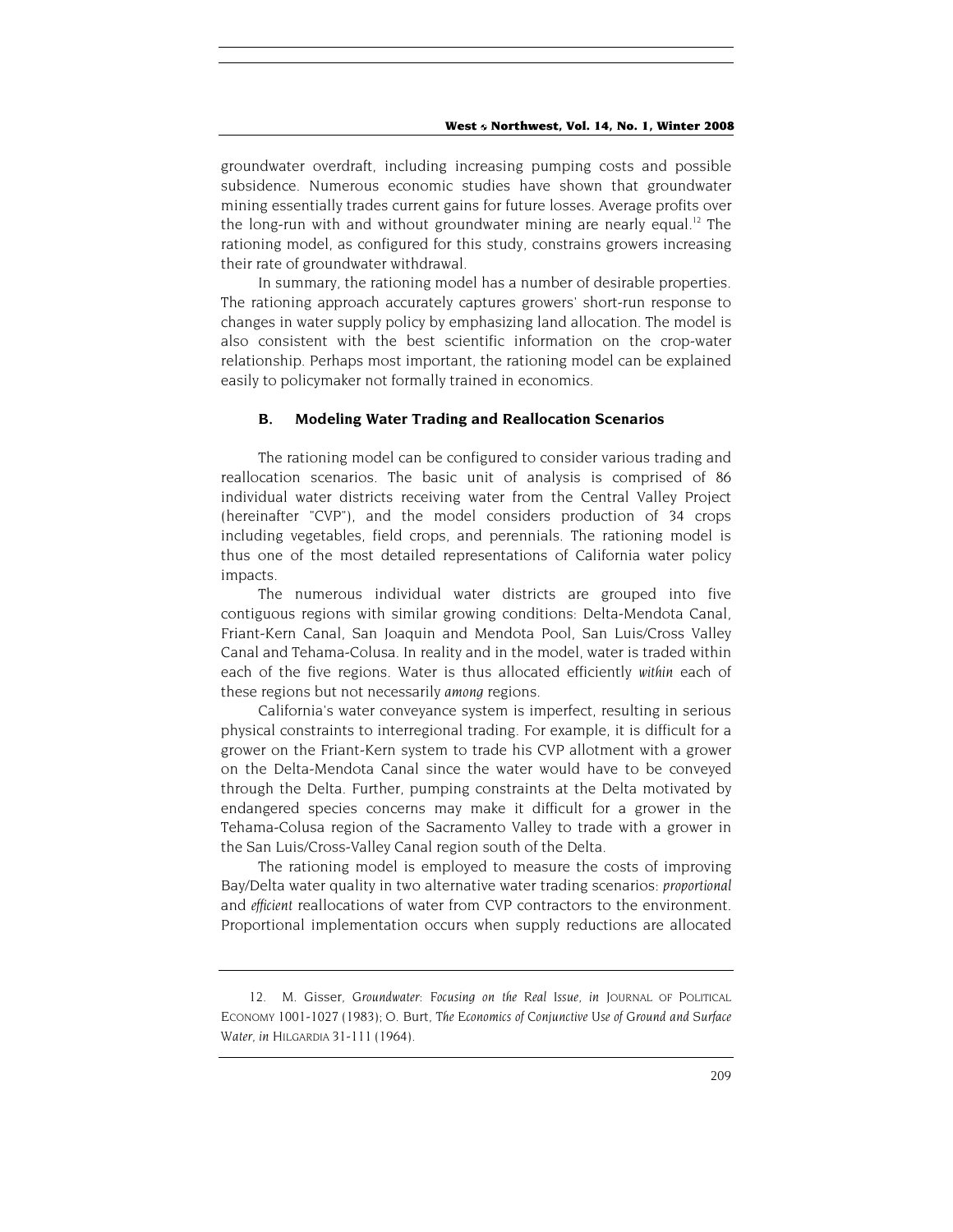proportionally to past use in each of the regions; again, water is allocated efficiently within each region. Efficient implementation allows trading among all five regions to determine the final allocation of the supply cuts. In this scenario a grower can resort to the market to make up for lost supplies or sell water to another grower if this is more profitable than producing a crop.

Comparing the economic costs of these two policies measures the potential efficiency gain from market implementation of Bay/Delta water quality regulations. While it seems likely that the efficient scenario will have lower economic costs than proportional implementation, the magnitude of the welfare gain is very much an open question.

#### **C. Economic Impact Measures**

The basic output of the rationing model is the change in regional agricultural sales, in dollars, resulting from shifts in water policy. There are solid theoretical arguments for using gross revenue as the economic impact measure versus grower profit. The change in grower profit is an appropriate measure of social value only when factors of production such as labor and machinery can be costlessly redeployed in other sectors of the economy.<sup>13</sup> While this assumption might arguably be realistic in some industries, it is certainly not true in agriculture. Agricultural machinery and other nonhuman inputs such as chemicals are highly specialized. Farmworkers have an especially difficult time obtaining employment in sectors outside agriculture, especially in a state such as California where the vast majority of field workers are Hispanic and often have little job training or language skills. Using gross revenue as a welfare measure more accurately captures the value of the reduction in economic activity resulting from reduced diversions of surface water.

The rationing model is also used to measure the total change in the value of economic activity in the State and the number of jobs lost as a result of improving Bay/Delta water quality. These figures are calculated using multipliers taken from an input-output model created to analyze water resource problems in California.<sup>14</sup>

## **V. COSTS OF IMPROVING WATER QUALITY**

The overall impacts of the two water reduction plans on revenue losses are summarized in Table 1 for two levels of aggregate supply reductions.

<sup>13.</sup> R. JUST ET AL., APPLIED WELFARE ECONOMICS AND PUBLIC POLICY (1982).

<sup>14.</sup> CALIFORNIA DEPARTMENT OF WATER RESOURCES, BULLETIN 210: MEASURING ECONOMIC IMPACTS, THE APPLICATION OF INPUT-OUTPUT ANALYSIS TO CALIFORNIA WATER RESOURCES PROBLEMS 23 (1980).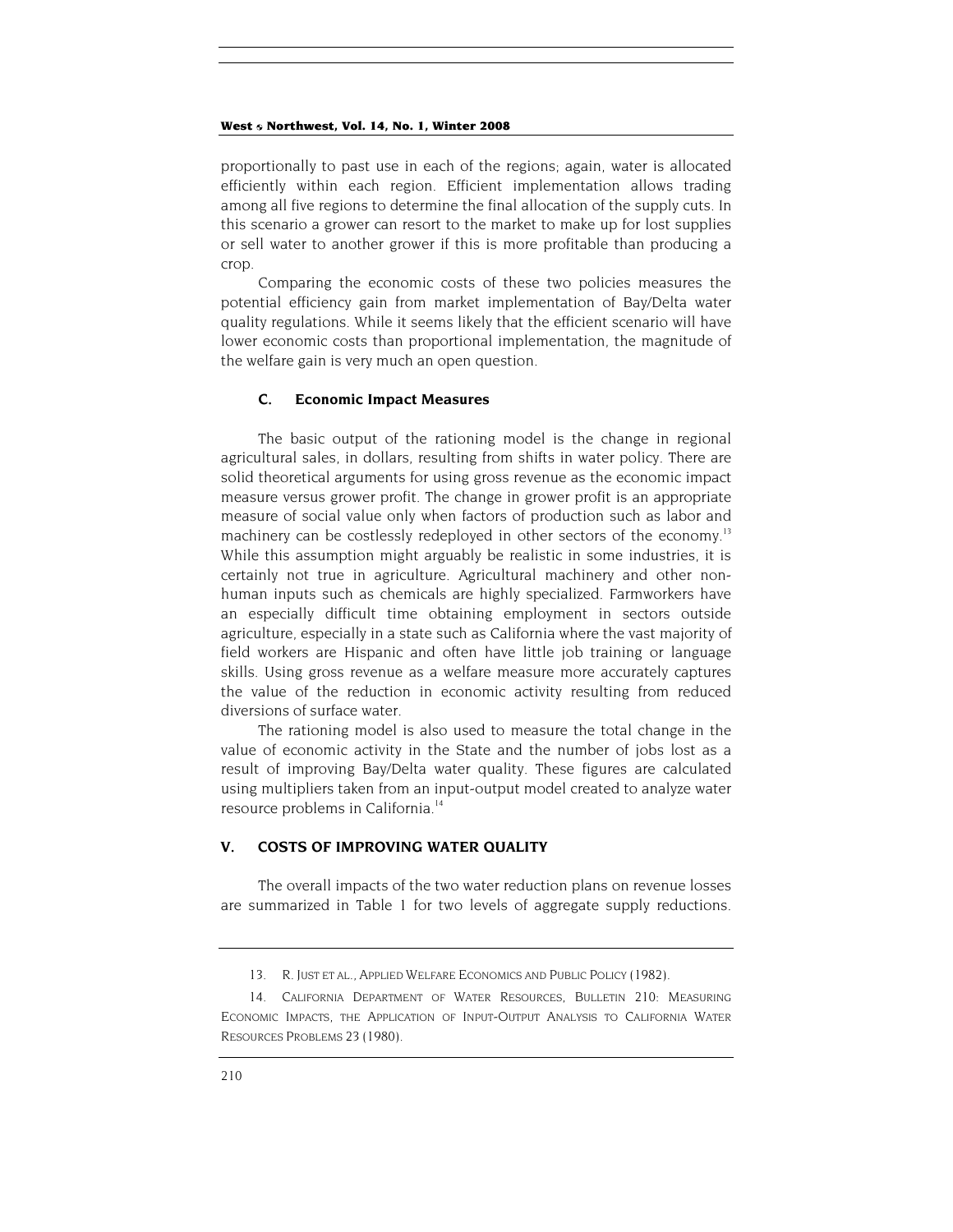Losses under the efficient reallocation are consistently less than losses under the proportional reallocation, demonstrating that the economic costs of improving Bay/Delta water quality are reduced by water trading within state agriculture. Due to its high degree of disaggregation, the model also measures regional impacts from reducing surface water diversions.

## **A. Aggregate Impacts**

The CVPIA directs that 0.8 MAF of water be taken from agriculture in an average water year. The rationing model shows that the economic costs of this action to improve water quality are only \$40 million annually with unrestricted water trading and nearly \$100 million in the proportional implementation scenario. Nearly 2,000 jobs are lost under the efficient solution, and more than twice as many are lost under the proportional reduction.

| Table 1<br><b>Aggregate Impacts of Improving Bay/Delta Water Quality</b> |                    |                         |           |  |  |
|--------------------------------------------------------------------------|--------------------|-------------------------|-----------|--|--|
|                                                                          |                    | <b>Supply Reduction</b> |           |  |  |
|                                                                          | Implementation     | 8000,000                | 1.300.000 |  |  |
| <b>Lost Farm Revenues</b>                                                |                    |                         |           |  |  |
| (S'000)                                                                  | Efficient          | 40.217                  | 96,616    |  |  |
|                                                                          | Proportional       | 97.379                  | 224,876   |  |  |
| <b>Lost State Product</b>                                                |                    |                         |           |  |  |
| (S'000)                                                                  | Efficient          | 46.247                  | 111.896   |  |  |
|                                                                          | Proportional       | 102,857                 | 226,630   |  |  |
| Lost Jobs                                                                |                    |                         |           |  |  |
| (Person-Years)                                                           | Efficient<br>1,012 | 2.436                   |           |  |  |
|                                                                          | Proportional       | 2,245                   | 5.401     |  |  |
|                                                                          |                    |                         |           |  |  |

Table 1 also displays impacts when 1.3 MAF are reallocated in a normal year. Additional 0.5 MAF reduction beyond the initial 0.8 MAF level will result in an additional \$60 million in lost farm revenue under the efficient solution and about \$125 million under the proportional solution. The impact on labor will be around 2,400 lost jobs under the efficient solution, and about 5,400 lost jobs under the proportional solution. Thus, the economic costs of an additional 0.5 MAF incremental cut is larger than the costs of the initial 0.8 MAF reallocation mandated by the CVPIA.

Table 1 also shows declines in State product as surface water diversions decline. The State product multipliers are crop-specific, so the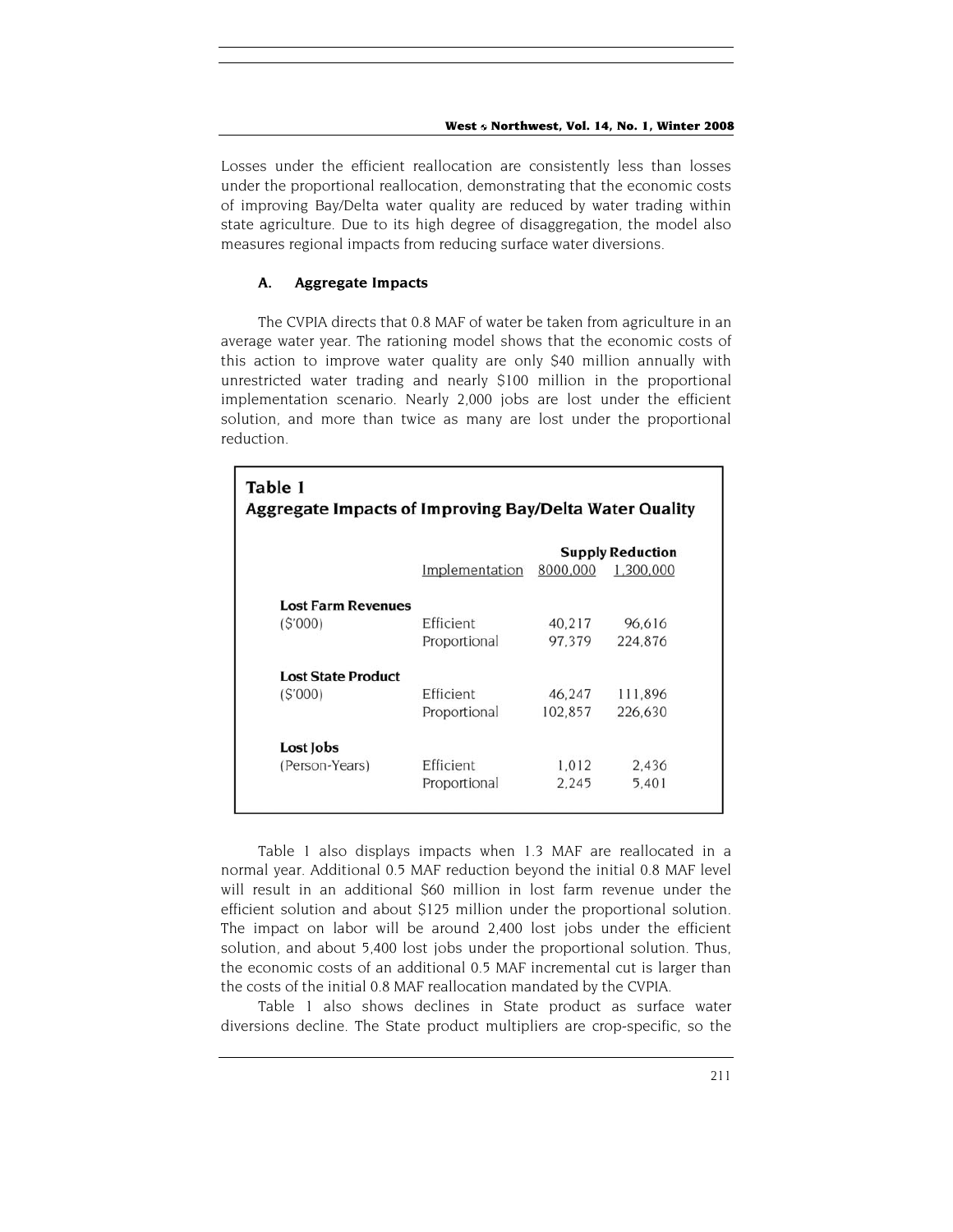effect of a one-acre reduction in vegetables is greater than a similar reduction in field crops. Vegetables have greater linkages with the State economy as they require substantial resources for production, harvesting, processing and marketing, so eliminating an acre of vegetable production has more impact on the broader economy.

### **B. Regional Impacts**

The proportional and efficient implementation schemes have different regional impacts as well as different total impacts. These distributional effects aid in assessing community impacts outside the agricultural sector. The farm revenue loss functions are disaggregated among each of the five regions and are presented in Table 2.

| Table 2<br>Regional Reductions in Farm Revenues (\$'000) |                |                         |           |  |
|----------------------------------------------------------|----------------|-------------------------|-----------|--|
|                                                          |                | <b>Supply Reduction</b> |           |  |
|                                                          | Implementation | 8000,000                | 1,300,000 |  |
| Delta-Mendota                                            | Efficient      | 850                     | 2,658     |  |
|                                                          | Proportional   | 8,778                   | 22.863    |  |
| <b>Friant-Kern</b>                                       | Efficient      | 2,010                   | 28,542    |  |
|                                                          | Proportional   | 29,967                  | 86.301    |  |
| San Joaquin-                                             | Efficient      | 840                     | 12.839    |  |
| <b>Mendota Pool</b>                                      | Proportional   | 46.816                  | 98.732    |  |
| San Luis-                                                | Efficient      | 16                      | 23        |  |
| <b>Cross Valley Canal</b>                                | Proportional   | 24                      | 718       |  |
| <b>Tehama-Colusa</b>                                     | Efficient      | 36,501                  | 52,554    |  |
|                                                          | Proportional   | 11,794                  | 16,262    |  |
| <b>Total</b>                                             | Efficient      | 40,217                  | 96.616    |  |
|                                                          | Proportional   | 97,379                  | 224,876   |  |

When water supply cuts are implemented as in the proportional scenario, the San Joaquin-Mendota Pool and the Friant-Kern regions are the most seriously impacted because so much land in the southern and western San Joaquin Valley is devoted to production of high-value crops. The value of agricultural production drops in these regions by a total of around \$75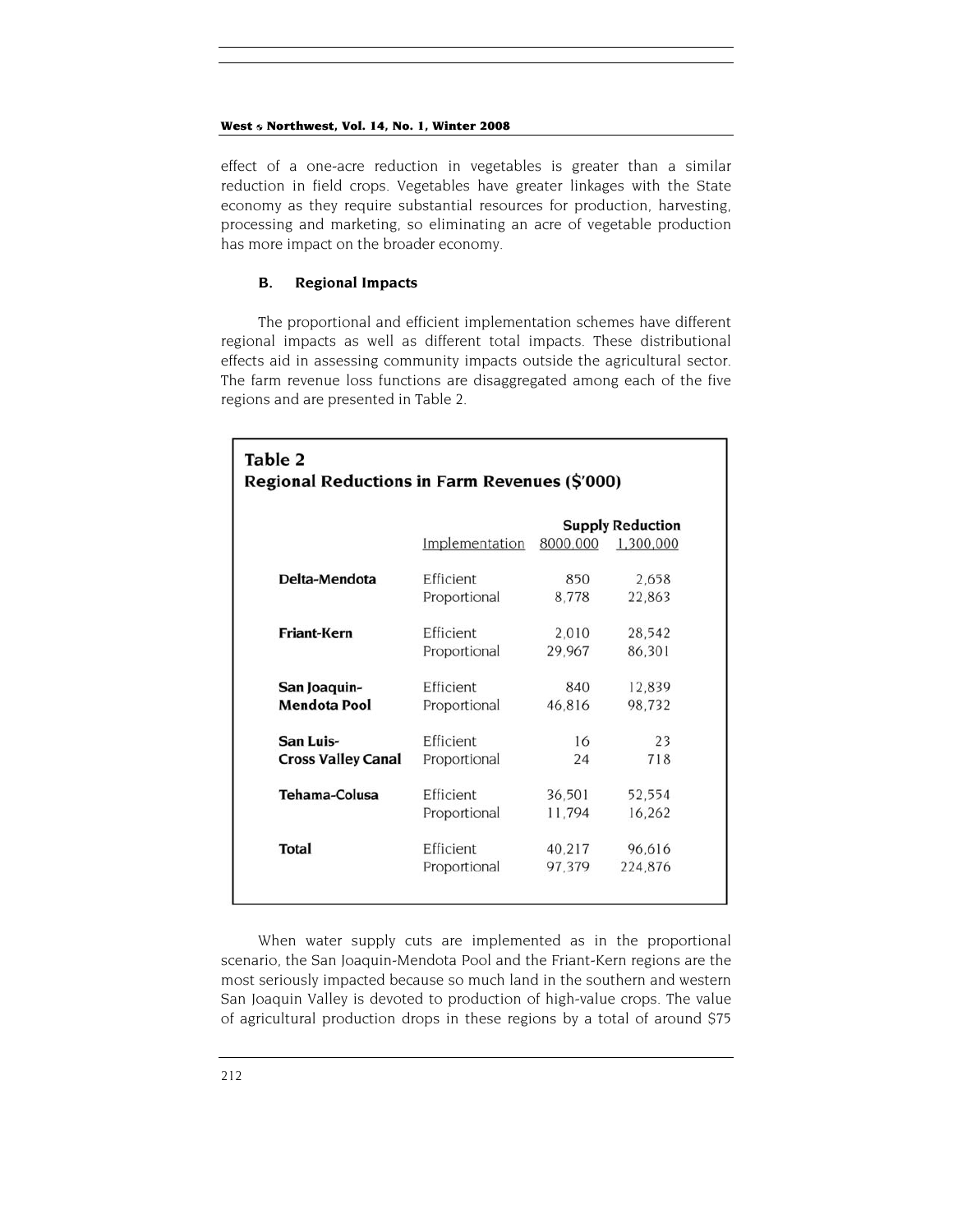million dollars under the 0.8 MAF reduction, and by over \$180 million annually under the 1.3 MAF reduction. Under the efficient reduction scheme, production patterns in the four San Joaquin Valley regions are relatively unaffected by the supply reductions, while the Tehama-Colusa region is the most affected due to its emphasis on rice and other field crops. Tehama-Colusa farm sales fall by around \$35 million annually under the 0.8 MAF cut and by over \$50 million under the 1.3 MAF cut.

Table 2 shows the change in the value of regional crop sales resulting from the agricultural water supply cut. The impact calculations for each region do not include proceeds from or expenditures on water transfers. Rather, the rationing model only measures the value of the reduction in economic activity since the transfer payments net out in aggregate. Table 2 indicates where the water for Bay/Delta improvement will come from, and shows where agricultural production will be curtailed as a result.

Third party impacts from improving Bay/Delta water quality will be largest in the southern and western portions of the San Joaquin Valley under proportional implementation of the supply cuts. Under efficient implementation, third party impacts will be largest in the Sacramento Valley. It is important to remember, however, that the *total* third part impacts of reducing agricultural water supplies are minimized under the efficient implmentation scheme allowing interregional trading.<sup>15</sup>

#### **VI. CONCLUSIONS**

The Bay/Delta estuary is at the core of California's water conveyance system, and managing water quality in this important resource is the central policy issue faced by those controlling water allocation in the State. The Bay/Delta is also at the confluence of two major movements in western water policy: increasing recognition of the environment as a legitimate demander of water and increasing acceptance of market mechanisms to allocate water. This Article demonstrates that these two forces are complementary in the sense that market implementation of water quality regulations can minimize their adverse economic impacts.

To environmental economists, the notion that markets have the potential to ameliorate the impacts of environmental quality regulations is almost second nature. What is surprising in the case of California water, however, is the magnitude of the savings. If 1.3 MAF of water are diverted from agriculture's surface water supply, trading can cut revenue impacts by more than half. This result follows from the huge diversity in agricultural water productivity seen in Figure 1; half of all the water used by California growers produces only 15% of all State farm sales. These conclusions, in

<sup>15</sup>*. See also* L. DIXON ET AL., CALIFORNIA'S 1991 DROUGHT WATER BANK (1993).